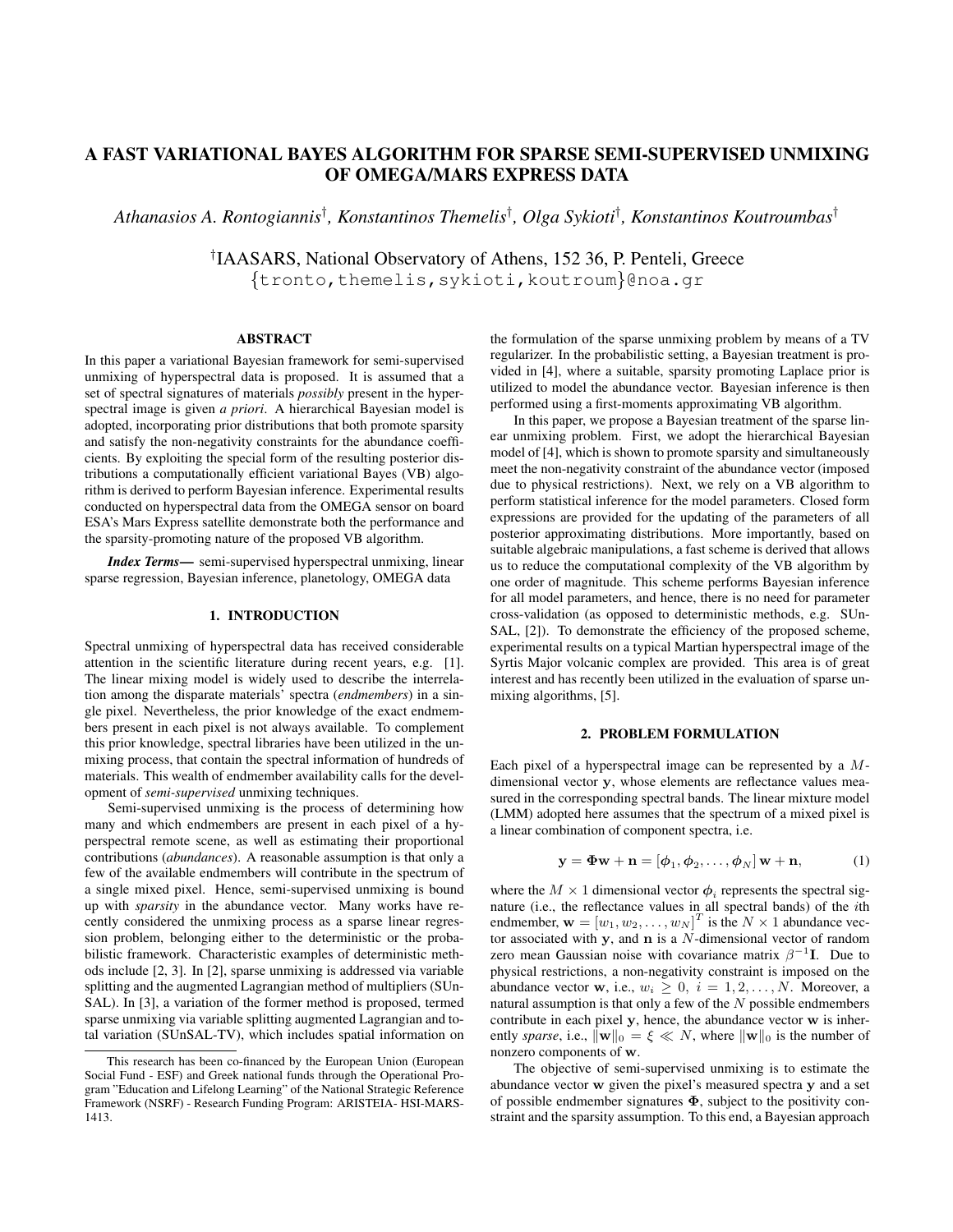is presented in this paper, where the hierarchical Bayesian model of [4] is adopted and Bayesian inference is performed using a fast VB algorithm.

### 3. BAYESIAN MODELING

The Bayesian model explored in this paper is that proposed in [4]. Its key feature is the utilization of a conjugate-friendly expression of the double exponential (Laplace) distribution, which is widely used to promote sparsity. To begin with the description of the model, the presence of Gaussian noise in (1) dictates that the likelihood function of the data y is

$$
p(\mathbf{y}|\mathbf{w}, \beta) = \mathcal{N}(\mathbf{y}|\mathbf{\Phi}\mathbf{w}, \beta^{-1}\mathbf{I}_M)
$$
  
=  $(2\pi)^{-\frac{M}{2}} \beta^{\frac{M}{2}} \exp\left[-\frac{\beta}{2} ||\mathbf{y} - \mathbf{\Phi}\mathbf{w}||_2^2\right].$  (2)

Due to space limitations, we briefly report the priors of the probabilistic model parameters defined in [4]. To satisfy the nonnegativity constraint, the prior of the abundance vector w is expressed as

$$
p(\mathbf{w}|\boldsymbol{\gamma}, \beta) = \mathcal{N}_{\mathbf{R}_+^N}(\mathbf{w}|\mathbf{0}, \beta^{-1}\mathbf{\Gamma}),
$$
\n(3)

where  $\mathbf{R}_+^N$  is the non-negative orthant of  $\mathcal{R}^N, \mathcal{N}_{\mathbf{R}_+^N}(\cdot)$  stands for the *N*-variate normal distribution  $\mathcal{N}(\cdot)$  truncated in  $\mathbb{R}^N_+$  (see also [4]), and  $\Gamma$  is a  $N \times N$  diagonal matrix with  $\Gamma = \text{diag}(\gamma_1, \gamma_2, \dots, \gamma_N)$ . The variances  $\gamma_i$ ,  $i = 1, 2, \dots, N$  are Gamma distributed, i.e.,

$$
p(\gamma_i|\lambda_i) = \Gamma(\gamma_i|1, \frac{\lambda_i}{2}) = \frac{\lambda_i}{2} \exp\left[-\frac{\lambda_i}{2}\gamma_i\right],\tag{4}
$$

where  $\lambda_i$ 's are hyperparameters that control the level of sparsity. By combining the  $(3)$  and  $(4)$  the overall prior of w is a non-negatively truncated Laplace distribution, as shown in [4]. To infer the value of  $\lambda_i$ 's also from the data, we further assign a Gamma distribution to them parameterized by  $\rho, \delta \geq 0$ , with  $\rho, \delta \simeq 0$ , i.e.,

$$
p(\lambda_i|\rho,\delta) = \Gamma(\lambda_i|\rho,\delta) = \frac{\delta^{\rho}}{\Gamma(\rho)}{\lambda_i}^{\rho-1} \exp\left[-\delta\lambda_i\right].
$$
 (5)

Finally, a Gamma prior distribution parameterized by  $\kappa, \theta \geq 0$ , with  $\kappa, \theta \simeq 0$  is selected over the noise precision  $\beta$ , defined as

$$
p(\beta|\kappa,\theta) = \Gamma(\beta|\kappa,\theta) = \frac{\theta^{\kappa}}{\Gamma(\kappa)} \beta^{\kappa-1} \exp[-\theta \beta],\tag{6}
$$

where  $\beta > 0$ . The mean and variance of the Gamma distribution are  $E[p(\beta|\kappa, \theta)] = \frac{\kappa}{\theta}$ , and  $var[p(\beta|\kappa, \theta)] = \frac{\kappa}{\theta^2}$ , respectively.

## 4. BAYESIAN INFERENCE

According to the Bayes' rule, the posterior distribution of  $\mathbf{w}, \beta, \gamma, \lambda$ is expressed as

$$
p(\mathbf{w}, \beta, \gamma, \lambda | \mathbf{y}) = \frac{p(\mathbf{y} | \mathbf{w}, \beta) p(\mathbf{w} | \gamma, \beta) p(\gamma | \lambda) p(\lambda) p(\beta)}{\int p(\mathbf{y}, \mathbf{w}, \beta, \gamma, \lambda) d\mathbf{w} d\gamma d\lambda d\beta}.
$$
\n(7)

However, the exact computation of the posterior is infeasible due to the integration at the denominator. In this paper we rely on the variational Bayesian framework [6] to approximate this joint posterior.

Assuming posterior independence among model parameters, the joint posterior (7) can be factorized as

$$
p(\mathbf{w}, \beta, \boldsymbol{\gamma}, \boldsymbol{\lambda} | \mathbf{y}) \approx q(\mathbf{w}, \beta, \boldsymbol{\gamma}, \boldsymbol{\lambda}) = q(\mathbf{w})q(\beta) \prod_{i=1}^{N} q(\gamma_i) \prod_{i=1}^{N} q(\lambda_i),
$$
\n(8)

and we can derive closed form expressions for all approximate posterior distributions  $q(\mathbf{w}), q(\boldsymbol{\gamma}), q(\boldsymbol{\lambda})$ , and  $q(\beta)$ , by utilizing the Kullback-Leibler (KL) distance minimization criterion, [6]. It is not difficult to verify by simple computations that the posterior  $q(\mathbf{w})$  is a non-negatively truncated Gaussian distribution given by

with

$$
\boldsymbol{\mu} = \langle \beta \rangle \boldsymbol{\Sigma} \boldsymbol{\Phi}^T \mathbf{y}, \text{ and } \boldsymbol{\Sigma} = \langle \beta \rangle^{-1} \left( \boldsymbol{\Phi}^T \boldsymbol{\Phi} + \langle \boldsymbol{\Gamma}^{-1} \rangle \right)^{-1}, \quad (10)
$$

 $q(\mathbf{w}) = \mathcal{N}_{\mathbf{R}_+^N}(\mathbf{w}|\boldsymbol{\mu}, \boldsymbol{\Sigma}),$  (9)

where  $\langle \cdot \rangle$  denotes expectation of a random variable with respect to its corresponding posterior  $q(\cdot)$ . The posterior  $q(\beta)$  for the precision parameter  $\beta$  is expressed as

$$
q(\beta) = \Gamma\left(\frac{M+N}{2} + \kappa, \frac{1}{2}\langle \|\mathbf{y} - \mathbf{\Phi}\mathbf{w}\|^2 \rangle + \theta + \frac{1}{2}\langle \mathbf{w}^T \mathbf{\Gamma}^{-1} \mathbf{w} \rangle \right).
$$
\n(11)

Straightforward computations yield that the approximating posterior pdf of  $\gamma_i$ ,  $i = 1, 2, ..., N$  is the following generalized inverse Gaussian distribution

$$
q(\gamma_i) = \left(\frac{\langle \lambda_i \rangle}{2\pi}\right)^{\frac{1}{2}} \cdot \gamma_i^{-\frac{1}{2}} \exp\left[-\frac{\langle \beta \rangle \langle w_i^2 \rangle}{2\gamma_i} - \frac{\langle \lambda_i \rangle}{2}\gamma_i + \sqrt{\langle \beta \rangle \langle \lambda_i \rangle} \langle w_i \rangle\right]. \quad (12)
$$

Next, the posterior  $q(\lambda_i)$ ,  $i = 1, 2, ..., N$  is expressed as

$$
q(\lambda_i) = \Gamma\left(\alpha_i|1+\rho, \frac{\langle \gamma_i \rangle}{2} + \delta\right). \tag{13}
$$

It is easy to verify from the resulting posterior distributions that the model parameters are interrelated. This gives rise to an iterative updating procedure, where the distributions' moments are easily evaluated using the following results

$$
\langle w_i \rangle = \mu_{i,tr}, \qquad \langle w_i^2 \rangle = \mu_{i,tr}^2 + \sigma_{ii,tr}
$$
 (14)

$$
\langle \gamma_i \rangle = \sqrt{\frac{\langle \beta \rangle \langle w_i^2 \rangle}{\langle \lambda_i \rangle}} + \frac{1}{\langle \lambda_i \rangle}, \qquad \langle \gamma_i^{-1} \rangle = \sqrt{\frac{\langle \lambda_i \rangle}{\langle \beta \rangle \langle w_i^2 \rangle}} \qquad (15)
$$

$$
\langle \lambda_i \rangle = \frac{1+\rho}{\frac{1}{2}\langle \gamma_i \rangle + \delta} \tag{16}
$$

$$
\langle \|\mathbf{y} - \mathbf{\Phi}\mathbf{w}\|^2 \rangle = \|\mathbf{y} - \mathbf{\Phi}\boldsymbol{\mu}_{tr}\|^2 + \text{Trace}\left[\mathbf{\Phi}\boldsymbol{\Sigma}_{\text{tr}}\mathbf{\Phi}^{\text{T}}\right] \tag{17}
$$

$$
\langle \mathbf{w}^T \mathbf{\Gamma}^{-1} \mathbf{w} \rangle = \sum_{i=1}^N \left[ \langle \gamma_i^{-1} \rangle \langle w_i^2 \rangle \right] \tag{18}
$$

$$
\langle \beta \rangle = \frac{\frac{M+N}{2} + \kappa}{\frac{1}{2}(\|\mathbf{y} - \mathbf{\Phi}\mathbf{w}\|^2) + \theta + \frac{1}{2}\langle \mathbf{w}^T \mathbf{\Gamma}^{-1} \mathbf{w} \rangle},\tag{19}
$$

where  $\boldsymbol{\mu}_{tr} = [\mu_{1,tr}, \mu_{2,tr}, \dots, \mu_{N,tr}]^T$  is the mean and  $\boldsymbol{\Sigma}_{tr}$  is the covariance matrix of the truncated Gaussian distribution  $q(\mathbf{w})$  in (9).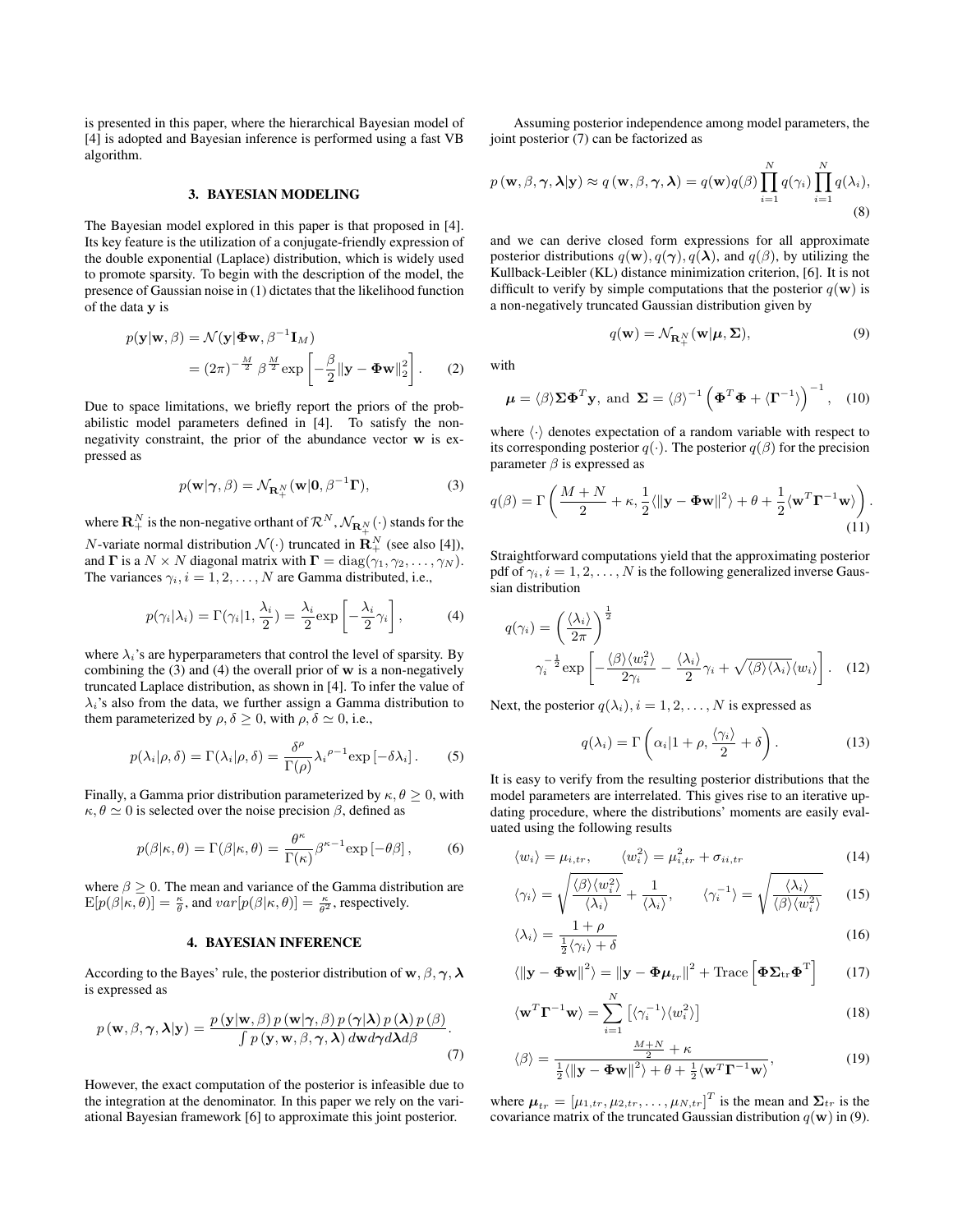Note that  $\mu_{tr}$  will be the estimate of the sparse abundance vector of the pixel y. The proposed VB scheme iterates among the parameters of the approximating posterior distributions  $q(\mathbf{w})$ ,  $q(\gamma_i)$ ,  $q(\lambda_i)$ ,  $q(\beta)$ , utilizing the required moments in (14)-(19). Convergence is achieved since in each step the KL distance between the true posterior (7) and the approximating distribution (8) is decreased. The most computationally demanding tasks of the proposed VB algorithm involve the computation of  $\mu_{tr}$  and  $\Sigma_{tr}$  of the truncated Gaussian distribution (9). To reduce complexity significantly, an efficient scheme is proposed next for the computation of  $\mu_{tr}$ . Moreover, the need to compute  $\Sigma_{tr}$  analytically is alleviated by making the reasonable approximations  $\langle \|\mathbf{y} - \mathbf{\Phi} \mathbf{w}\|^2 \rangle = \|\mathbf{y} - \mathbf{\Phi} \boldsymbol{\mu}_{tr}\|^2$  and  $\langle w_i^2 \rangle = \mu_{i,tr}^2$ .

#### 4.1. Fast computation of the abundance vector estimate  $\mu_{tr}$

In [4], an iterative scheme has been proposed to compute the expectation of a multivariate Gaussian distribution truncated in the nonnegative orthant of  $\mathcal{R}^N$ . In this paper, we propose a more computationally efficient implementation of this scheme, based on suitable algebraic manipulations. The scheme proposed in [4] iterates among the means of the one-dimensional conditional distributions of the  $i$ -th element of  $w$  conditioned on the remaining elements  $\mu_{\neg i, tr} = [\mu_{1, tr}, \dots, \mu_{i-1, tr}, \mu_{i+1, tr}, \dots, \mu_{N, tr}]^T$ . These conditional distributions are expressed as, [4],

$$
w_i|\boldsymbol{\mu}_{\neg i,tr} \sim \mathcal{N}_{\mathbf{R}^1_+} \left(w_i|\mu_i^*, \sigma_{ii}^{*2}\right)
$$
 (20)

with

$$
\mu_i^* = \mu_i + \sigma_{\neg i}^T \Sigma_{\neg i \neg i}^{-1} \left( \mu_{\neg i, tr} - \mu_{\neg i} \right)
$$
 (21)

$$
\sigma_{ii}^{*2} = \sigma_{ii} - \sigma_{\neg i}^T \Sigma_{\neg i \neg i}^{-1} \sigma_{\neg i}, \qquad (22)
$$

where  $\mu_i$  and  $\sigma_{ii}$  represent the *i*-th and *ii*-th elements of  $\mu$  and  $\Sigma$ respectively, the  $(N - 1) \times (N - 1)$  matrix  $\Sigma_{\neg i \neg i}$  is formed by removing the *i*-th row and the *i*-th column from  $\Sigma$ , while the (N – 1)  $\times$  1 vector  $\sigma_{\neg i}$  is the *i*th column of  $\Sigma$  after removing its *i*th element, and  $\mu_{\neg i}$  is the vector resulting from  $\mu$  after removing its *i*-th element  $\mu_i$ . The *j*-th iteration of the proposed scheme can be expressed as

1. 
$$
\mu_{1,tr}^{(j)} = \mathbb{E}[p(w_1 | \mu_{2,tr}^{(j-1)}, \mu_{3,tr}^{(j-1)}, \dots, \mu_{N,tr}^{(j-1)})]
$$
  
\n2. 
$$
\mu_{2,tr}^{(j)} = \mathbb{E}[p(w_2 | \mu_{1,tr}^{(j)}, \mu_{3,tr}^{(j-1)}, \dots, \mu_{N,tr}^{(j-1)})]
$$
  
\n
$$
\vdots
$$
  
\n
$$
N. \mu_{N,tr}^{(j)} = \mathbb{E}[p(w_N | \mu_{1,tr}^{(j)}, \mu_{2,tr}^{(j)}, \dots, \mu_{N-1,tr}^{(j)})].
$$
  
\n(23)

Note that in the one-dimensional case, the expectation of a random variable  $x \sim \mathcal{N}_{\mathbf{R}^1_+}(x|\mu^*, \sigma^{*2})$ , such as those in (23), can be computed as, [4],

$$
\mathcal{E}\left[x\right] = \mu^* + \frac{\frac{1}{\sqrt{2\pi}} \exp\left(-\frac{1}{2} \frac{\mu^{*2}}{\sigma^{*2}}\right)}{1 - \frac{1}{2} \text{erfc}\left(\frac{\mu^*}{\sqrt{2}\sigma^*}\right)} \sigma^*,\tag{24}
$$

with  $erfc(\cdot)$  being the complementary error function. It has been experimentally verified that this scheme converges after a few iterations, [4].

In the sequel we show that it is possible to drop the dependence on  $\mu$  in (21) and sidestep the complex operations of matrix inversions, i.e., the computation of  $\sum_{i=1}^{-1} \overline{\forall} i$ , which have complexity

Input 
$$
\mathbf{y}, \mathbf{\Phi}
$$
  
\nInitialize  $\beta, \gamma, \lambda$   
\nCompute  $\mathbf{A} = \mathbf{\Phi}^T \mathbf{\Phi}$ , and  $\mathbf{z} = \mathbf{\Phi}^T \mathbf{y}$   
\nfor  $t = 1, 2, ...$   
\n- compute  $\mathbf{V}(t) = \mathbf{A} + \mathbf{\Gamma}^{-1}(t)$   
\nfor  $i = 1, 2, ..., N$   
\n- extract  $\mathbf{v}_{\neg i}(t)$  and  $v_{ii}(t)$  from  $\mathbf{V}(t)$   
\n- compute  $\sigma_{ii}^{*2}(t)$  from (29) and  $\mu_i^*(t)$  from (30)  
\n- compute  $\mu_{i,tr}(t)$  from (24)  
\n*end for*  
\n- compute  $\beta(t)$  from (19)  
\n- compute  $\gamma(t)$  from (15)  
\n- compute  $\lambda(t)$  from (16)  
\n*end for*

Table 1: The proposed fast variational Bayes algorithm.

 $\mathcal{O}(N(N-1)^3)$ . To this end, straightforward computations for  $\mu_i^*$ in (21) yield that

$$
\mu_i^* = \boldsymbol{\sigma}_{-i}^T \boldsymbol{\Sigma}_{-i-i}^{-1} \boldsymbol{\mu}_{-i,tr} + \begin{bmatrix} -\boldsymbol{\sigma}_{-i}^T \boldsymbol{\Sigma}_{-i-i}^{-1} & 1 \end{bmatrix} \begin{bmatrix} \boldsymbol{\mu}_{-i} \\ \mu_i \end{bmatrix}.
$$
 (25)

Setting  $\mathbf{z} = \mathbf{\Phi}^T \mathbf{y}$ , (10) becomes  $\boldsymbol{\mu} = \langle \boldsymbol{\beta} \rangle \boldsymbol{\Sigma} \mathbf{z}$  and we get

$$
\begin{bmatrix} \boldsymbol{\mu}_{\neg i} \\ \mu_i \end{bmatrix} = \mathbf{T}_i \boldsymbol{\mu} = \langle \beta \rangle \mathbf{T}_i \boldsymbol{\Sigma} \mathbf{z} = \langle \beta \rangle \mathbf{T}_i \boldsymbol{\Sigma} \mathbf{T}_i^T \mathbf{T}_i \mathbf{z} = \langle \beta \rangle \boldsymbol{\Sigma}_i (\mathbf{T}_i \mathbf{z})
$$
\n(26)

where  $\mathbf{T}_i$  is an appropriate permutation matrix and  $\Sigma_i$  is obtained from  $\Sigma$  by moving its *i*-th column and row to the end of the matrix,

$$
\Sigma_i = \left[ \begin{array}{cc} \Sigma_{\neg i \neg i} & \sigma_{\neg i} \\ \sigma_{\neg i}^T & \sigma_{ii} \end{array} \right]. \tag{27}
$$

By substituting (27) in (26), and then in (25), it easily follows that

$$
\mu_i^* = \boldsymbol{\sigma}_{-i}^T \boldsymbol{\Sigma}_{-i-i}^{-1} \boldsymbol{\mu}_{-i,tr} + \langle \beta \rangle \sigma_{ii}^{*2} z_i \tag{28}
$$

Let us denote with  $\mathbf{v}_{\neg i}^T$  the *i*-th row of  $\mathbf{V} = \langle \beta \rangle^{-1} \Sigma^{-1}$  excluding its *i*-th element  $v_{ii}$ . From (27) and the partitioned covariance matrix inversion formula, we get

$$
\mathbf{v}_{\neg i}^T = -\frac{\langle \beta \rangle^{-1}}{\sigma_{ii}^*} \boldsymbol{\sigma}_{\neg i}^T \boldsymbol{\Sigma}_{\neg i \neg i}^{-1}, \qquad \sigma_{ii}^{*2} = \frac{\langle \beta \rangle^{-1}}{v_{ii}}.
$$
 (29)

Using (29), (28) becomes

$$
\mu_i^* = \frac{1}{v_{ii}} (z_i - \mathbf{v}_{\neg i}^T \boldsymbol{\mu}_{\neg i, tr}),
$$
\n(30)

that is, each  $\mu_i^*$  is efficiently computed with N operations. The proposed algorithm is summarized in Table 1. Note that matrix inversions have been completely eliminated and the required computational complexity of the algorithm is  $\mathcal{O}(N^2)$  per iteration t, which is one order of magnitude less than the original BI-ICE algorithm, [4]. In addition, both algorithms converge very fast, exhibit similar estimation performance, and produce sparse estimates without the need of tuning or cross-validating any parameters.